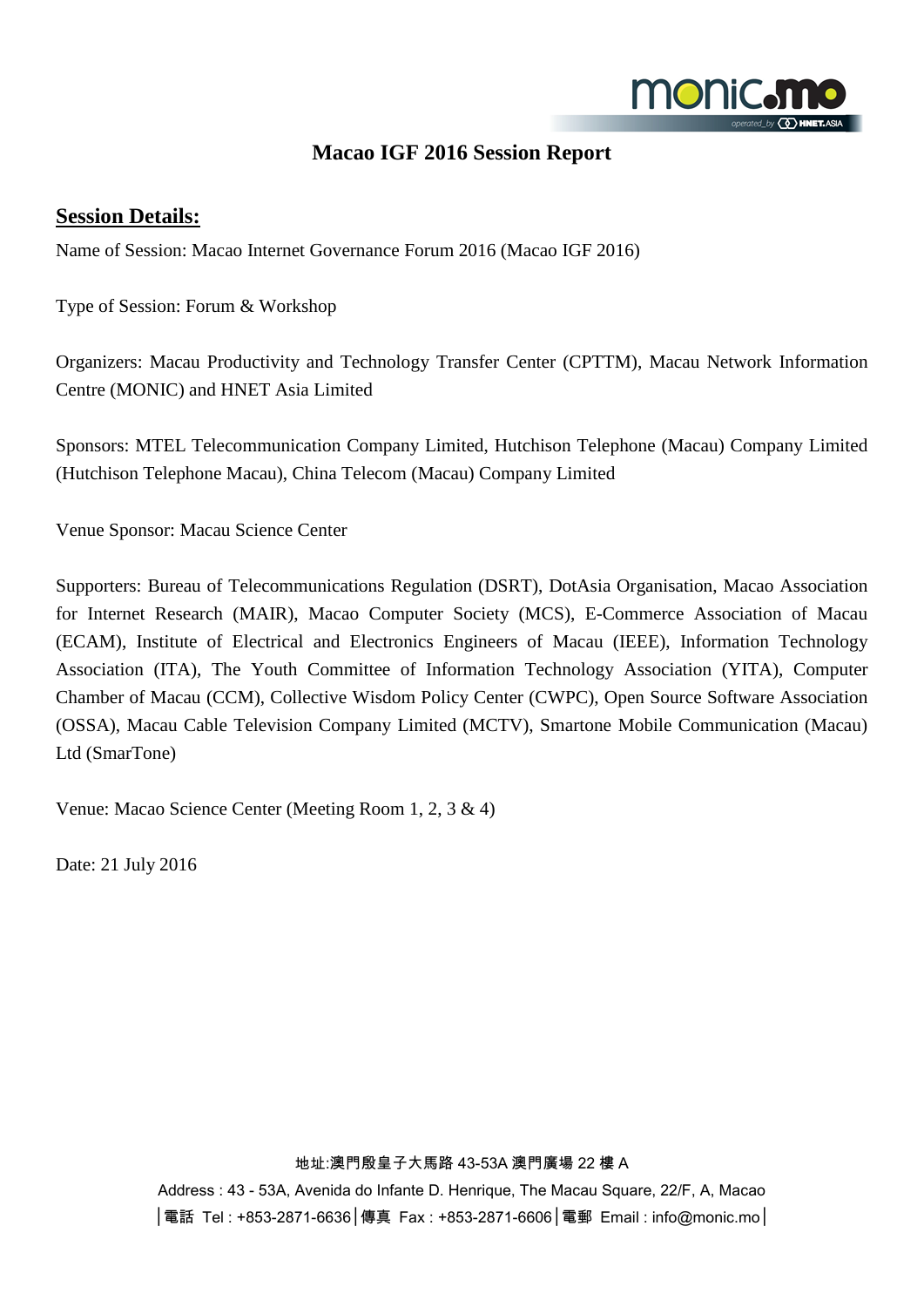

### **Background of Organizers:**

#### **Macau Productivity and Technology Transfer Center (CPTTM)-**

The Macau Productivity and Technology Transfer Centre is a non-profit organization jointly established by the Macau Government and the private sector.

The mission of CPTTM is to support enterprises to utilize effectively new conceptual thinking, information and resources in order to increase the value-added of its products or services. The aim is to promote higher productivity and stronger competitiveness of the firm.

#### **Macao Network Information Centre (MONIC)-**

The registry for the Macao domain name is operated by the Macao Network Information Center (MONIC). Operated by the University of Macau since 1992, MONIC administers the registration of the country-code domain names ccTLD.

To further promote the steady development of services, Macao SAR government changed the operation entity of MONIC in 2011. Through changes in management mode and strategy adjustment for domain name registration regulations, the new MONIC is able to manage the domain name effectively. HNET Asia Limited (HNET) (http://www.hnet.asia) is responsible for operating MONIC effective from 12 March 2011. HNET provides optimized domain name management services for Macao SAR and residents, and is also expecting to provide more diverse domain registry services for residents and business organizations.

HNET aims at optimizing and developing the Macao domain name. It will be contributing to the development of the internet industry in Macao, as well as deploying Chinese domain names (including at the Top-Level, .澳門&.澳门), DNSSEC and other capabilities for the registry.

## **Guest Speakers:**

Topic: Building a Smart City in Macao from the Perspective of Internet Usage Speaker: Dr. Angus Cheong, President of Macao Association for Internet Research (MAIR)

Topic: HKIX Development Sharing (Via Video Conference) Speaker: Mr. Cheng Che Hoo, Associate Director of Information Technology Services Centre (ITSC) of The Chinese University of Hong Kong

Topic: MTel Access Network Technologies Speaker: Dr. Gordon K. P. Lei, General Manager of Access Network Development of MTel Telecommunication Company Limited

#### 地址:澳門殷皇子大馬路 43-53A 澳門廣場 22 樓 A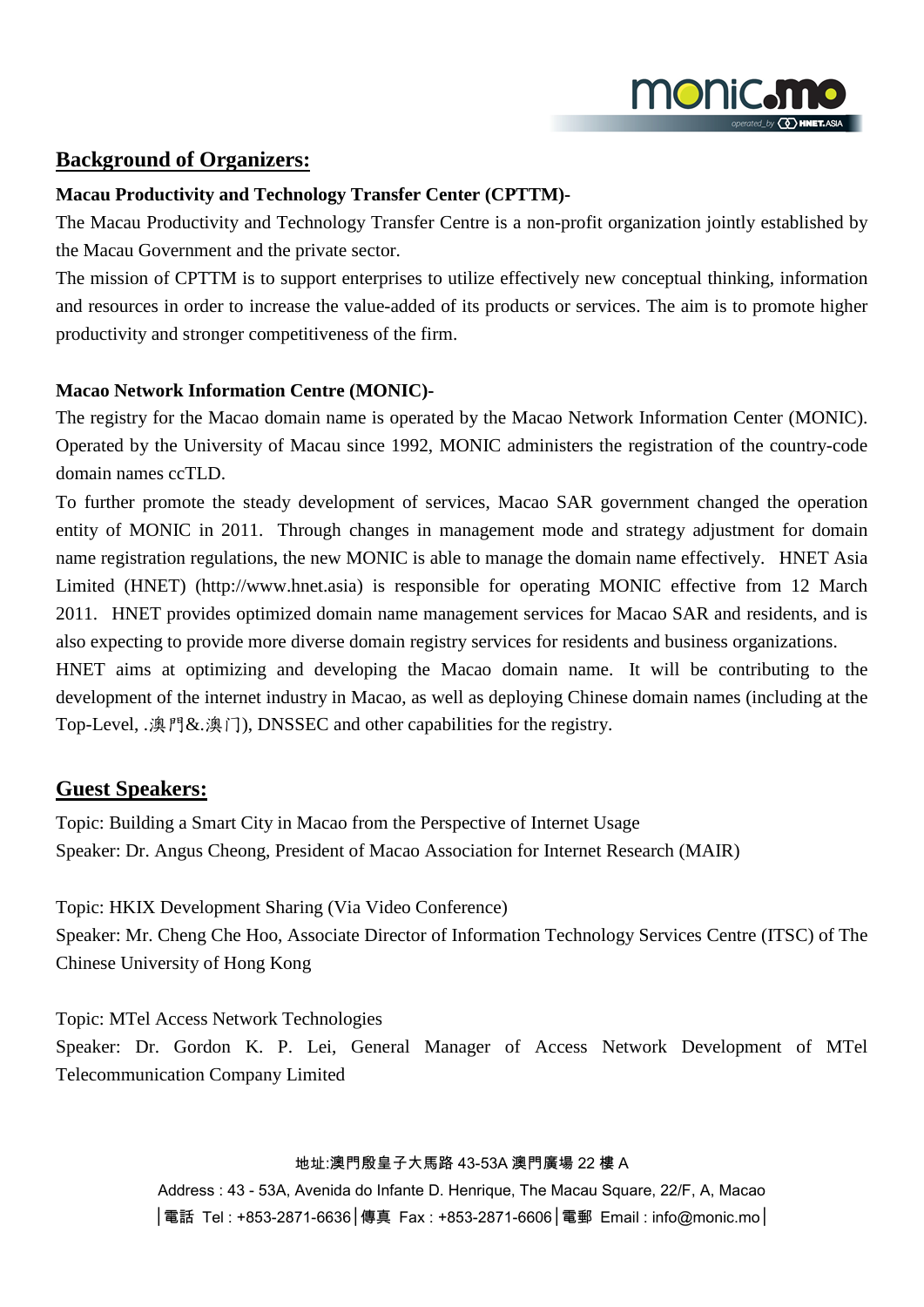

Topic: Wireless Access Technology for Smart City

Speaker: Dr. Zhao Qing Lin, Associate Professor of Faculty of Information Technology of Macau University of Science & Technology (MUST)

## **Aim:**

The forum "Macao Internet Governance Forum 2016 (Macao IGF 2016)", comprised by three main topics-Internet, Smart City & Communication; deeply investigating on the basic network infrastructure of Smart City Planning. Through communication and exchange ideas, we've obtained different angles of view which we hope could result in building and maintaining an eternal network development of Macao. Meanwhile, similar as in the previous years, the forum holds workshop for further investigation on two main topics – IPv6 & DNSSEC. Especially, during the DNSSEC Workshop, a detailed introduction on how to configure DNSSEC and the problems that might arise for the users will be thoroughly described.

### **Agenda: (Attachment)**

地址:澳門殷皇子大馬路 43-53A 澳門廣場 22 樓 A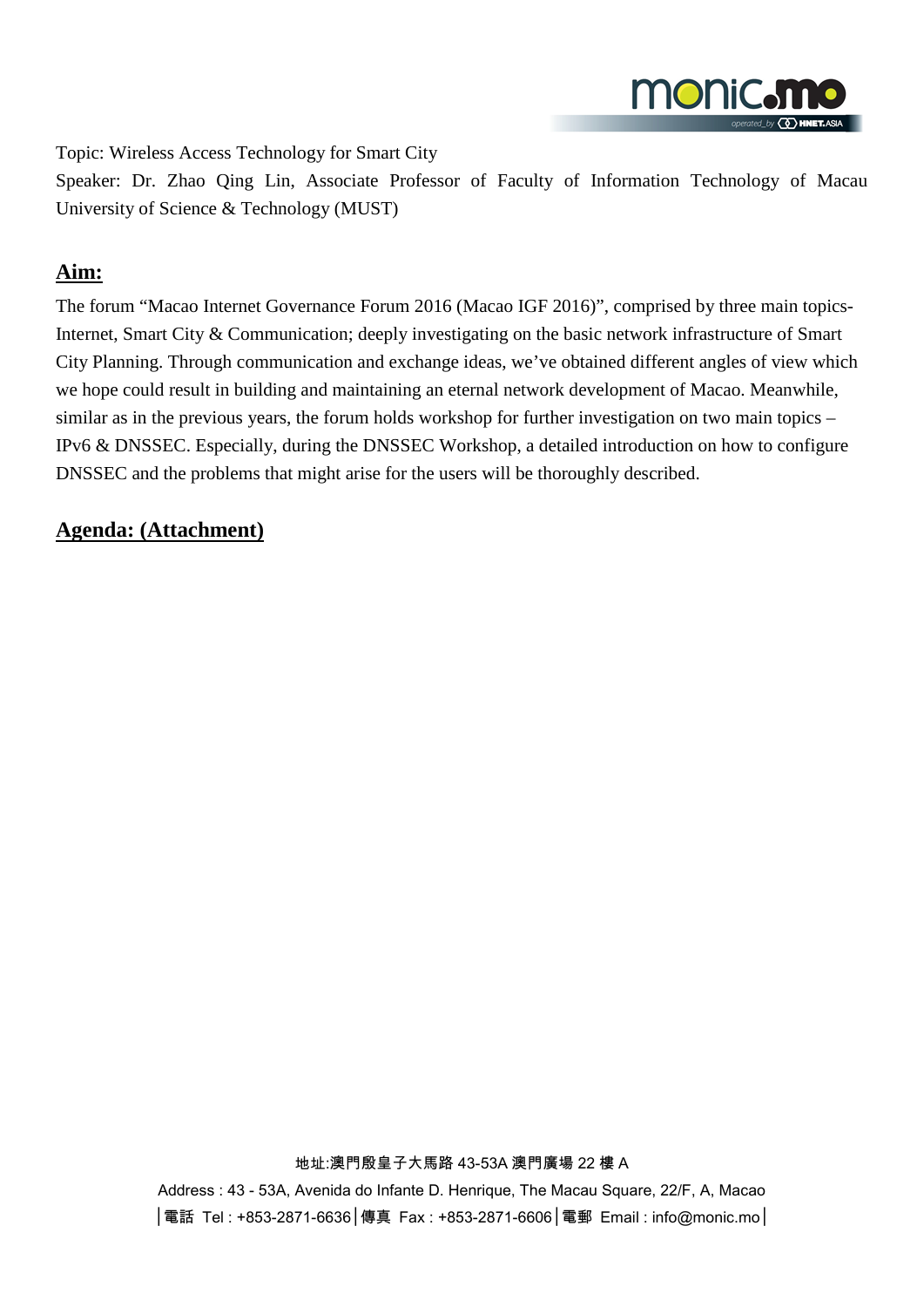|             | 2016 澳門互聯網管治論壇                                                                                                                        |                                       |                                        |
|-------------|---------------------------------------------------------------------------------------------------------------------------------------|---------------------------------------|----------------------------------------|
| 時間          | Macao IGF 2016 (Macao Internet Governance Forum 2016)                                                                                 | 邀請人士                                  |                                        |
| <b>Time</b> | 會議議程 Agenda                                                                                                                           |                                       | <b>Distinguished Guest</b>             |
|             | 日期: 2016年7月21日,星期四 (Date: 21 July 2016, Thursday)                                                                                     |                                       |                                        |
| 1000-1030   | 嘉賓簽到 (Registration)                                                                                                                   |                                       |                                        |
|             | 開幕典禮 (Opening Ceremony)                                                                                                               |                                       |                                        |
|             | 澳門科學館 會議室 3 & 4 (Macao Science Center – Meeting Room 3 & 4)                                                                           |                                       | 社會各界人士                                 |
| 1030-1050   | 主辦單位:澳門生產力暨科技轉移中心、澳門互聯網資訊中心及 HNET 亞洲有限公司                                                                                              |                                       | <b>Members of the Public</b>           |
|             | (Organizers: Macau Productivity and Technology Transfer Center (CPTTM), Macao Network Information Centre (MONIC) & HNET Asia Limited) |                                       |                                        |
|             | 主論壇內容                                                                                                                                 | 小組會議內容                                | 小組會議內容                                 |
|             | (會議室 3+4)                                                                                                                             | (會議室 2)                               | (會議室1)                                 |
|             | Topics & Speakers of Main Forum                                                                                                       | Topics & Speakers of Group Discussion | Topics & Speakers of Group             |
|             | (Meeting Room 3 & 4)                                                                                                                  | (Meeting Room 2)                      | <b>Discussion</b>                      |
|             |                                                                                                                                       |                                       | (Meeting Room 1)                       |
|             | 從澳門互聯網的應用看智慧城市的建設                                                                                                                     |                                       |                                        |
|             | <b>Topic: Building a Smart City in Macao from the Perspective of</b>                                                                  |                                       |                                        |
|             | <b>Internet Usage</b>                                                                                                                 |                                       |                                        |
|             | 澳門互聯網研究學會                                                                                                                             |                                       |                                        |
| 1050-1105   | 會長 張榮顯 博士                                                                                                                             |                                       |                                        |
|             | <b>Speaker: Dr. Angus Cheong,</b>                                                                                                     |                                       |                                        |
|             | <b>President of Macao Association for Internet Research (MAIR)</b>                                                                    |                                       |                                        |
|             | 邀請人士:社會各界人士                                                                                                                           |                                       |                                        |
|             | <b>Distinguished Guest: Members of the Public</b>                                                                                     |                                       |                                        |
|             | HKIX 分享發展 (視像會議形式)                                                                                                                    |                                       |                                        |
|             | <b>Topic: HKIX Development Sharing (Via Video Conference)</b>                                                                         |                                       |                                        |
|             | 香港中文大學 資訊科技服務處                                                                                                                        |                                       |                                        |
|             | 副處長 鄭志豪 先生                                                                                                                            |                                       |                                        |
| 1105-1120   | Speaker: Mr. Cheng Che Hoo,                                                                                                           |                                       |                                        |
|             | <b>Associate Director of Information Technology Services Centre</b>                                                                   |                                       |                                        |
|             | (ITSC) of The Chinese University of Hong Kong                                                                                         |                                       |                                        |
|             | 邀請人士:社會各界人士                                                                                                                           |                                       |                                        |
|             | <b>Distinguished Guest: Members of the Public</b>                                                                                     |                                       |                                        |
| 1120-1140   | 茶歇 (Tea Break)                                                                                                                        |                                       |                                        |
|             | MTel 接入網絡技術                                                                                                                           |                                       | <b>MONIC</b>                           |
|             | <b>Topic: MTel Access Network Teachnologies</b>                                                                                       |                                       | 小組工作坊                                  |
|             | MTel 電信有限公司                                                                                                                           |                                       | <b>MONIC Internal Group</b>            |
|             | 接入網絡發展總經理 李鍵鵬 博士                                                                                                                      |                                       | <b>Workshop</b>                        |
| 1140-1200   | Speaker: Dr. Gordon K. P. Lei,                                                                                                        |                                       | 邀請人士: MONIC                            |
|             | <b>General Manager of Access Network Development of</b>                                                                               |                                       | <b>Distinguished Guest: Members of</b> |
|             | <b>MTel Telecommunication Company Limited</b>                                                                                         |                                       | <b>MONIC</b>                           |
|             | 邀請人士:社會各界人士                                                                                                                           |                                       |                                        |
|             | <b>Distinguished Guest: Members of the Public</b>                                                                                     |                                       |                                        |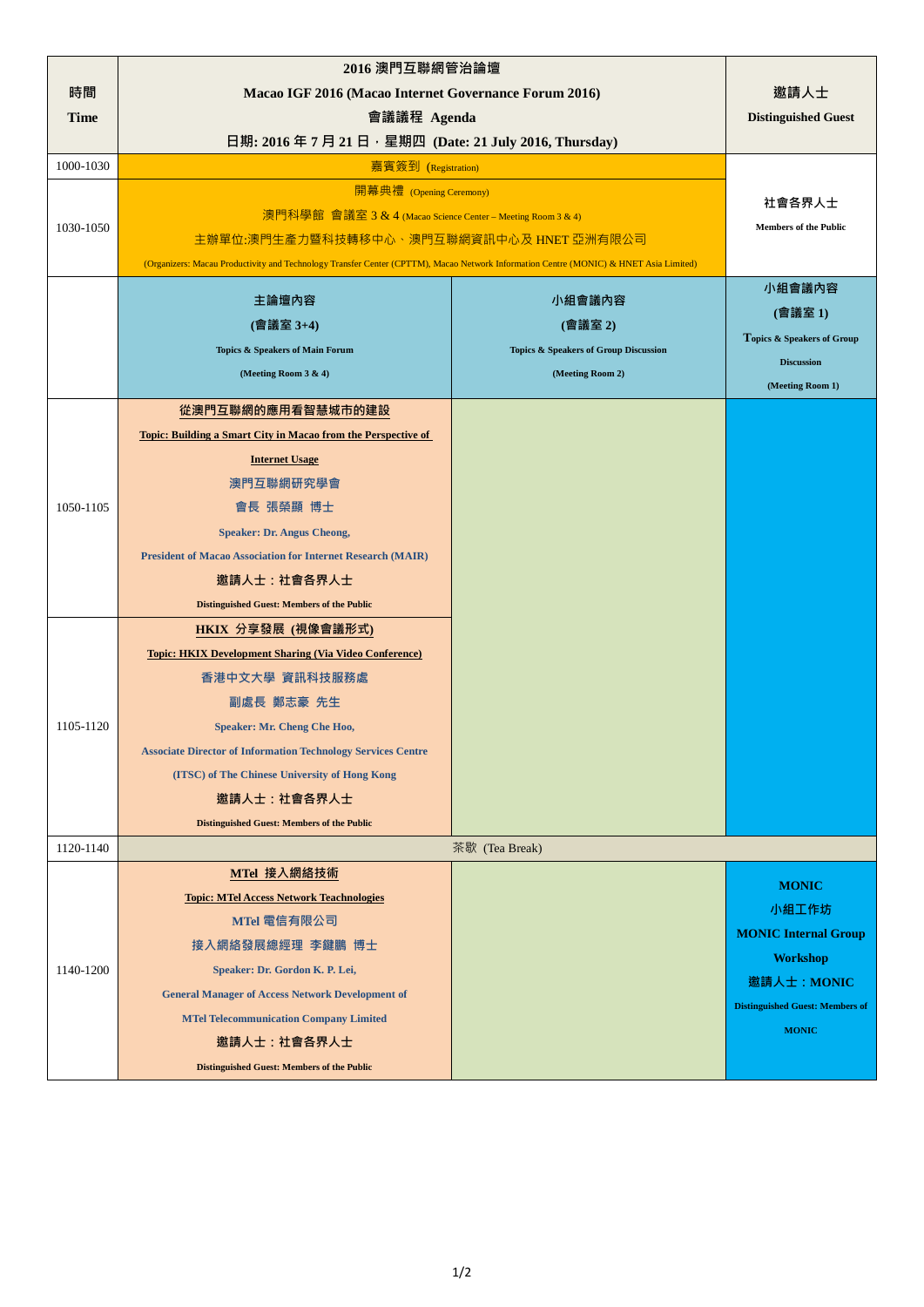|           | 智慧城市的無線接入技術                                                    |                                                                                                                     |  |
|-----------|----------------------------------------------------------------|---------------------------------------------------------------------------------------------------------------------|--|
|           | <b>Topic: Wireless Access Technology for Smart City</b>        |                                                                                                                     |  |
|           | 澳門科技大學                                                         |                                                                                                                     |  |
|           | 資訊科技學院 趙慶林 副教授                                                 |                                                                                                                     |  |
| 1200-1220 | Speaker: Dr. Zhao Qing Lin, Associate Professor of             |                                                                                                                     |  |
|           | <b>Faculty of Information Technology of</b>                    |                                                                                                                     |  |
|           | Macau University of Science & Technology (MUST)                |                                                                                                                     |  |
|           | 邀請人士:社會各界人士                                                    |                                                                                                                     |  |
|           | <b>Distinguished Guest: Members of the Public</b>              |                                                                                                                     |  |
| 1240-1415 |                                                                | 午宴 (受邀請的嘉賓) 電信管理局贊助                                                                                                 |  |
|           |                                                                | Lunch (Participants will be the Honored Guest Invited), Sponsored by Bureau of Telecommunications Regulation (DSRT) |  |
|           |                                                                | 互聯互通-澳門智慧城市基礎建設與規劃                                                                                                  |  |
|           |                                                                | Topic: Interconnection & Mutual Communication-                                                                      |  |
|           |                                                                | <b>Infrastructure &amp; Planning for Macao Smart City</b>                                                           |  |
|           |                                                                | 澳門互聯網資訊中心﹐HNET 亞洲有限公司                                                                                               |  |
| 1430-1530 |                                                                | 營運總裁 梁耀漢 先生                                                                                                         |  |
|           |                                                                | Moderator: Mr. Holmes Leong, Chief Operations Officer of                                                            |  |
|           |                                                                | Macao Network Information Centre (MONIC), HNET Asia Ltd                                                             |  |
|           |                                                                | 澳門電訊業界及社團機構                                                                                                         |  |
|           |                                                                | <b>Attendees: Experts or Representatives within</b>                                                                 |  |
|           |                                                                | Telecommunication Industry & Other Associations                                                                     |  |
| 1530-1550 |                                                                | 茶歇 (Tea Break)                                                                                                      |  |
|           | DNSSEC 工作坊                                                     | <b>IPv6 工作坊</b>                                                                                                     |  |
|           | (DNSSEC Workshop)                                              | (IPv6 Workshop)                                                                                                     |  |
|           | 澳門互聯網資訊中心,HNET 亞洲有限公司                                          | 澳門互聯網資訊中心, HNET 亞洲有限公司                                                                                              |  |
|           | 軟件工程師 梁嘉碧 小姐                                                   | 營運總裁 梁耀漢 先生                                                                                                         |  |
| 1550-1650 | Speaker: Ms. Becca Leong, Software Engineer of                 | Speaker: Mr. Holmes Leong, Chief Operations Officer of                                                              |  |
|           | Macao Network Information Centre (MONIC), HNET Asia Ltd        | Macao Network Information Centre (MONIC), HNET Asia Ltd                                                             |  |
|           | 激請人士:                                                          | 邀請人士:                                                                                                               |  |
|           | 社會各界人士及電訊業界專業人士                                                | 社會各界人士及電訊業界專業人士                                                                                                     |  |
|           | Distinguished Guest: Members of the Public & the Professionals | Distinguished Guest: Members of the Public & the Professionals                                                      |  |
|           | within the Telecommunication Industry                          | within the Telecommunication Industry                                                                               |  |
| 1650      | 論壇圓滿結束 (Closing)                                               |                                                                                                                     |  |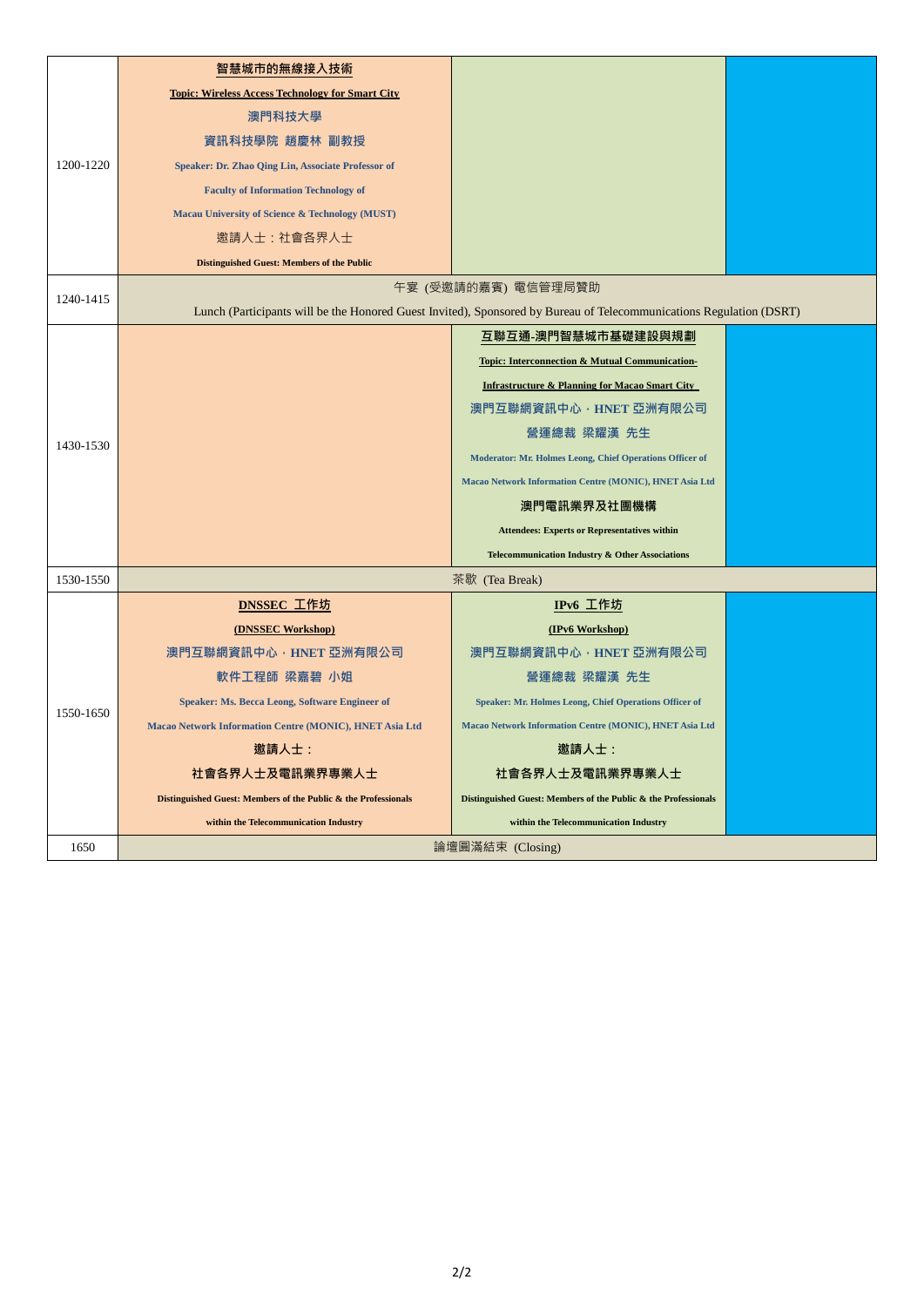

## **Number of Attendees:**

|                            | <b>Opening Ceremony</b> | Main Forum | Workshop |
|----------------------------|-------------------------|------------|----------|
| No. of expected attendees  |                         | 110        |          |
| No. of attendees presented |                         |            |          |
| No. of attendees absented  |                         |            |          |
| No. of walk-in attendees   |                         |            |          |

# **Detailed List:**

| <b>Name of Organizations</b>             | Name & Title of Representatives               | <b>Total Number of</b><br><b>Representatives</b> |
|------------------------------------------|-----------------------------------------------|--------------------------------------------------|
| <b>Macau Productivity and Technology</b> | Dr. Shuen Ka Hung, Director General and three |                                                  |
| <b>Transfer Center (CPTTM)</b>           | other representatives                         | $\overline{4}$                                   |
| <b>Macao Network Information Centre</b>  | Mr. Holmes Leong, Chief Operations Officer    | 7                                                |
| (MONIC)/ HNET Asia Limited               | and six other representatives                 |                                                  |
|                                          | Dr. Michael Choi, Chairman and Chief          |                                                  |
|                                          | Executive Officer;                            |                                                  |
|                                          | Mr. Kenneth Vong, Special Consultant of       |                                                  |
|                                          | <b>Executive Office;</b>                      |                                                  |
|                                          | Ph.D. Chang Kam Meng (Donald), General        |                                                  |
|                                          | Manager of Information Technology             |                                                  |
|                                          | Department;                                   |                                                  |
|                                          | Mr. Manuel Remedios, Chief Technical Officer; |                                                  |
| <b>MTEL Telecommunication</b>            | Mr. Eric Chan, General Manager of Internet    |                                                  |
| <b>Company Limited</b>                   | Development Strategy;                         | 11                                               |
|                                          | Mr. David Leong, General Manager of Data      |                                                  |
|                                          | Centre;                                       |                                                  |
|                                          | Mr. Antonio Wong, General Manager of          |                                                  |
|                                          | <b>Business Plan;</b>                         |                                                  |
|                                          | Dr. Gordon Lei, Deputy Manager of Wi-Fi       |                                                  |
|                                          | Development;                                  |                                                  |
|                                          | Mr. Tiago Antonio Bernardes, Deputy Manager   |                                                  |
|                                          | of International Business Development         |                                                  |
|                                          | Mr. Damien Silva, IPLC Coordinator of         |                                                  |

#### 地址:澳門殷皇子大馬路 43-53A 澳門廣場 22 樓 A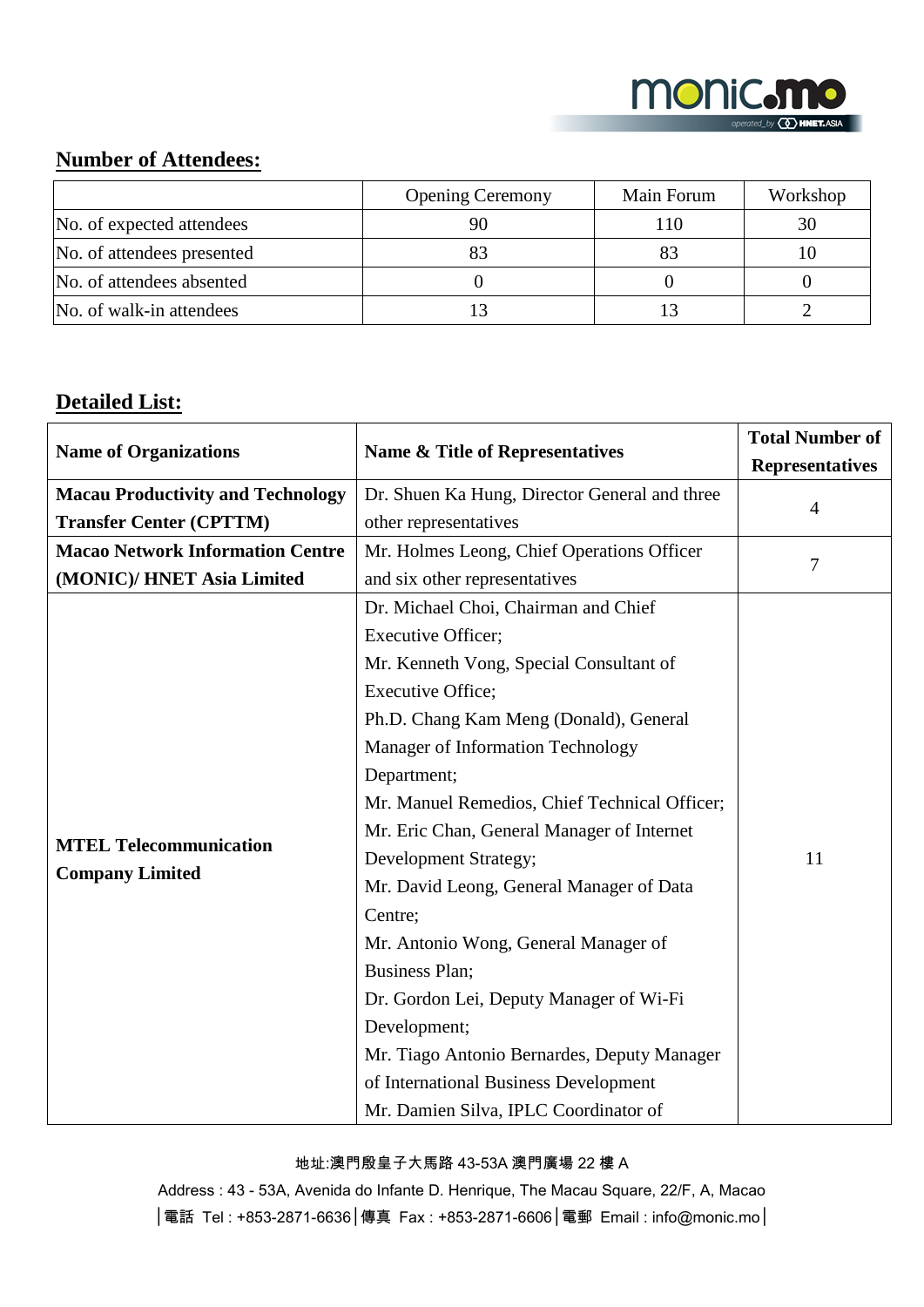

| operated_by <b><i>CO</i></b> HNET.ASU |  |
|---------------------------------------|--|
|---------------------------------------|--|

|                                                                    | <b>International Business Development;</b>    |                |  |
|--------------------------------------------------------------------|-----------------------------------------------|----------------|--|
|                                                                    | Mr. Jacky Wong, Software Engineer of IT &     |                |  |
|                                                                    | <b>Value-Added Services</b>                   |                |  |
| <b>Hutchison Telephone (Macau)</b>                                 | Mr. Ho Wai Ming, Chief Executive Officer;     |                |  |
| <b>Company Limited (Hutchison</b>                                  | Mr. Windus Lam, Chief Operation Officer;      | 3              |  |
| <b>Telephone Macau)</b>                                            | Mr. Issac Cheong, Manager of Marketing        |                |  |
|                                                                    | Mr. Samuel Chan, Assistant General Manager;   |                |  |
|                                                                    | Mr. Zhang Chunhui, Head of Senior Technician, | 3              |  |
| <b>China Telecom (Macau) Company</b>                               | <b>ICT</b>                                    |                |  |
| <b>Limited (CHINA TELECOM)</b>                                     | Ms. Bi Rui, Manager of Senior Technician,     |                |  |
|                                                                    | <b>Network Department</b>                     |                |  |
|                                                                    | Mr. Cheong Hung Fat (Sylvester), Deputy       |                |  |
|                                                                    | Curator;                                      |                |  |
| <b>Macao Science Center (MSC)</b>                                  | Mr. Oscar Leong, Head of Education & Exhibits | 4              |  |
|                                                                    | Department and two other representatives      |                |  |
|                                                                    | Mr. Ip Chi Kan (Billy),                       |                |  |
|                                                                    | Division Head of                              |                |  |
|                                                                    | <b>Telecommunications Resource</b>            |                |  |
|                                                                    | Management;                                   |                |  |
| <b>Bureau of Telecommunications</b>                                | Mr. Chan Chi Keong & Mr.                      | 5              |  |
| <b>Regulation (DSRT)</b>                                           | Tang Kai Lam, Senior                          |                |  |
|                                                                    | Technician (Superior);                        |                |  |
|                                                                    | Mr. Pun Chi Wai & Mr. Hoi                     |                |  |
|                                                                    | Chong Tou, 2 <sup>nd</sup> Class              |                |  |
|                                                                    | Technician                                    |                |  |
| <b>DotAsia Organisation (DotAsia)</b>                              | Mr. Edmon Chung, Chief Executive Officer      | 1              |  |
|                                                                    | Dr. Angus Cheong, President;                  |                |  |
| <b>Macao Association for Internet</b>                              | Ms. Athena Seng, Director;                    | 3              |  |
| <b>Research (MAIR)</b>                                             | Mr. Henri Lai, Council Member                 |                |  |
|                                                                    | Mr. Adam Iao, President;                      |                |  |
| <b>Macao Computer Society (MCS)</b>                                | Mr. Michael Chan, Director General;           | 3              |  |
|                                                                    | Mr. Terrence Ng, Deputy Director General      |                |  |
| <b>E-Commerce Association of Macau</b><br>Mr. Scott Ma, President; |                                               |                |  |
| (ECAM)                                                             | Mr. Kent Tong, Director General               | $\overline{2}$ |  |
| <b>Institute of Electrical and</b>                                 | Dr. Cheang Tak Son (Thomas), Consultant;      | $\overline{2}$ |  |

#### 地址:澳門殷皇子大馬路 43-53A 澳門廣場 22 樓 A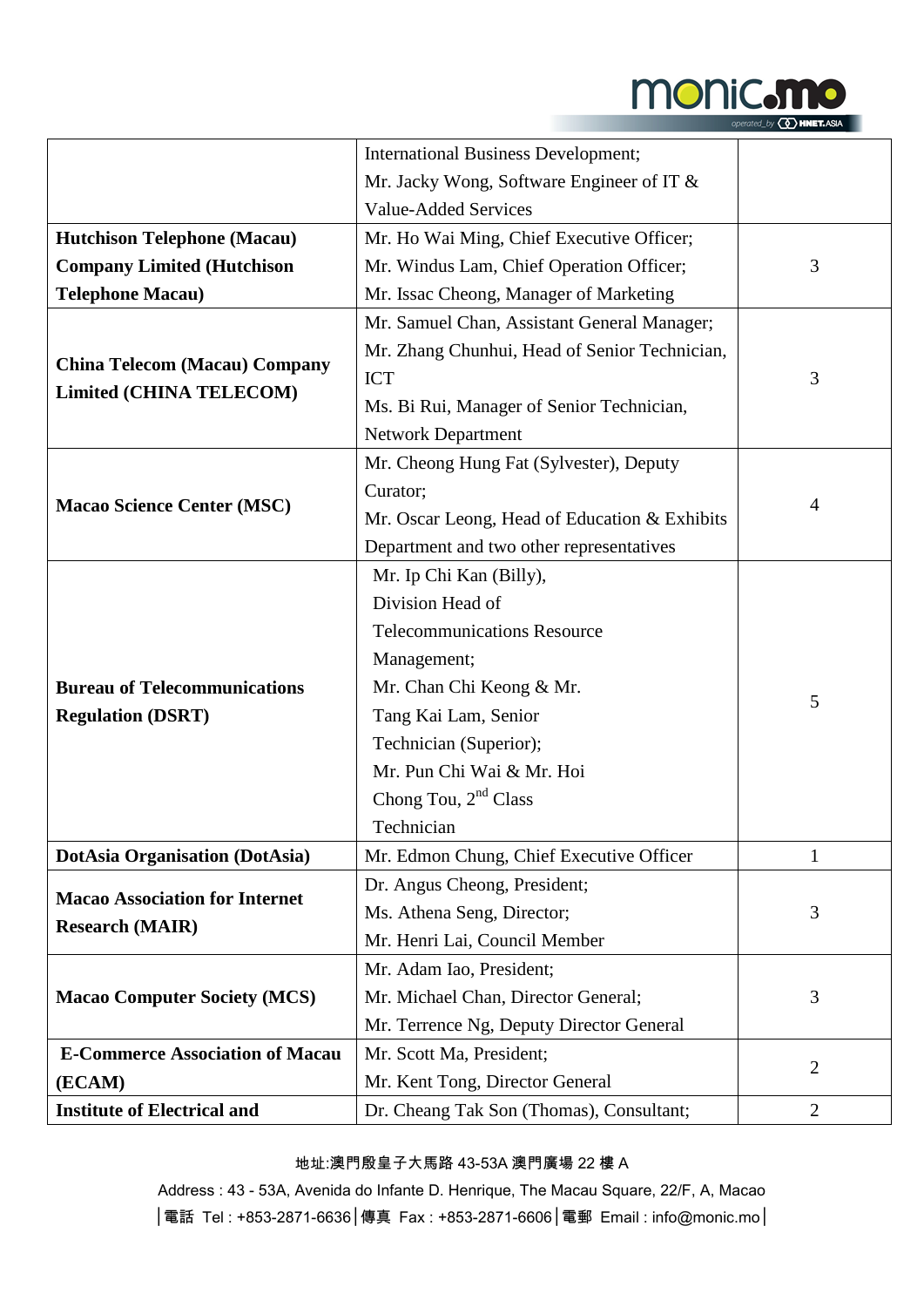

|  | operated_by <b><i>Q HNET.ASU</i></b> |
|--|--------------------------------------|
|--|--------------------------------------|

| <b>Electronics Engineers of Macau</b>             | Prof. Li Jian Qing, Chairman of Executive   |                |  |
|---------------------------------------------------|---------------------------------------------|----------------|--|
| (IEEE Macau)                                      | Board                                       |                |  |
| <b>The Youth Committee of</b>                     |                                             |                |  |
| <b>Information Technology Association</b>         | Mr. Choi Chin Chong, President;             | $\overline{2}$ |  |
| (YITA)                                            | Ms. Katharina Chang, Council Member         |                |  |
|                                                   | Mr. Au Ka Fai (Johnny), Director;           |                |  |
| <b>Computer Chamber of Macau</b>                  | Mr. Li Lei Cheng, Vice President;           | 3              |  |
| (CCM)                                             | Ms. Luk Kit Ling, Member                    |                |  |
|                                                   | Ms. Cheung Sok Ling,                        |                |  |
| <b>Collective Wisdom Policy Center</b>            | Executive Member of Council & Head of       |                |  |
| (CWPC)                                            | Secretary;                                  | 2              |  |
|                                                   | Ms. Chan Miu Chi, Research Coordinator      |                |  |
| <b>Open Source Software Association</b><br>(OSSA) | Mr. Tse Bo Ho, Council Member               | 1              |  |
|                                                   | Mr. Tam Mong Peng (Ricky), Chief Operations |                |  |
|                                                   | Officer:                                    | $\overline{2}$ |  |
| <b>Macau Cable Television Company</b>             |                                             |                |  |
| <b>Limited (MCTV)</b>                             | Mr. Xeque H. Hamja, Chief Strategy &        |                |  |
|                                                   | Development Officer                         |                |  |
| <b>Smartone Mobile Communication</b>              | Mr. Roger Kuong, Director of Engineering;   | 3              |  |
|                                                   | Mr. Paul Lam & Mr. Keith Chao, Assistant    |                |  |
| (Macau) Ltd (SmarTone)                            | General Manager of Network Operations &     |                |  |
|                                                   | Service Development;                        |                |  |
|                                                   |                                             |                |  |
| <b>Liaison Office of The Central</b>              | Mr. Zhang Teng, Deputy Director of          |                |  |
| People's Government in The Macao                  | <b>General Affairs Office</b>               |                |  |
| <b>Special Administrative Region</b>              |                                             |                |  |
| <b>Macao Postal Savings (CEP)</b>                 | Ms. Van Mei Lin (Milly), Chief              | 1              |  |
|                                                   | Mr. Chan Chi Kin (Thomas), Head of          |                |  |
|                                                   | Electronic Governance Planning &            |                |  |
|                                                   | Infrastructure Division, Electronic         |                |  |
| <b>Public Administration and Civil</b>            | Governance Department;                      | 4              |  |
| <b>Service Bureau (SAFP)</b>                      | Ms. Chau Cheuk Kwan, Mr. Ip Kam Weng        |                |  |
|                                                   | (Wain) & Mr. Lei Chan, Senior Officer of    |                |  |
|                                                   | Electronic Governance Planning &            |                |  |
|                                                   | Infrastructure Division, Electronic         |                |  |

#### 地址:澳門殷皇子大馬路 43-53A 澳門廣場 22 樓 A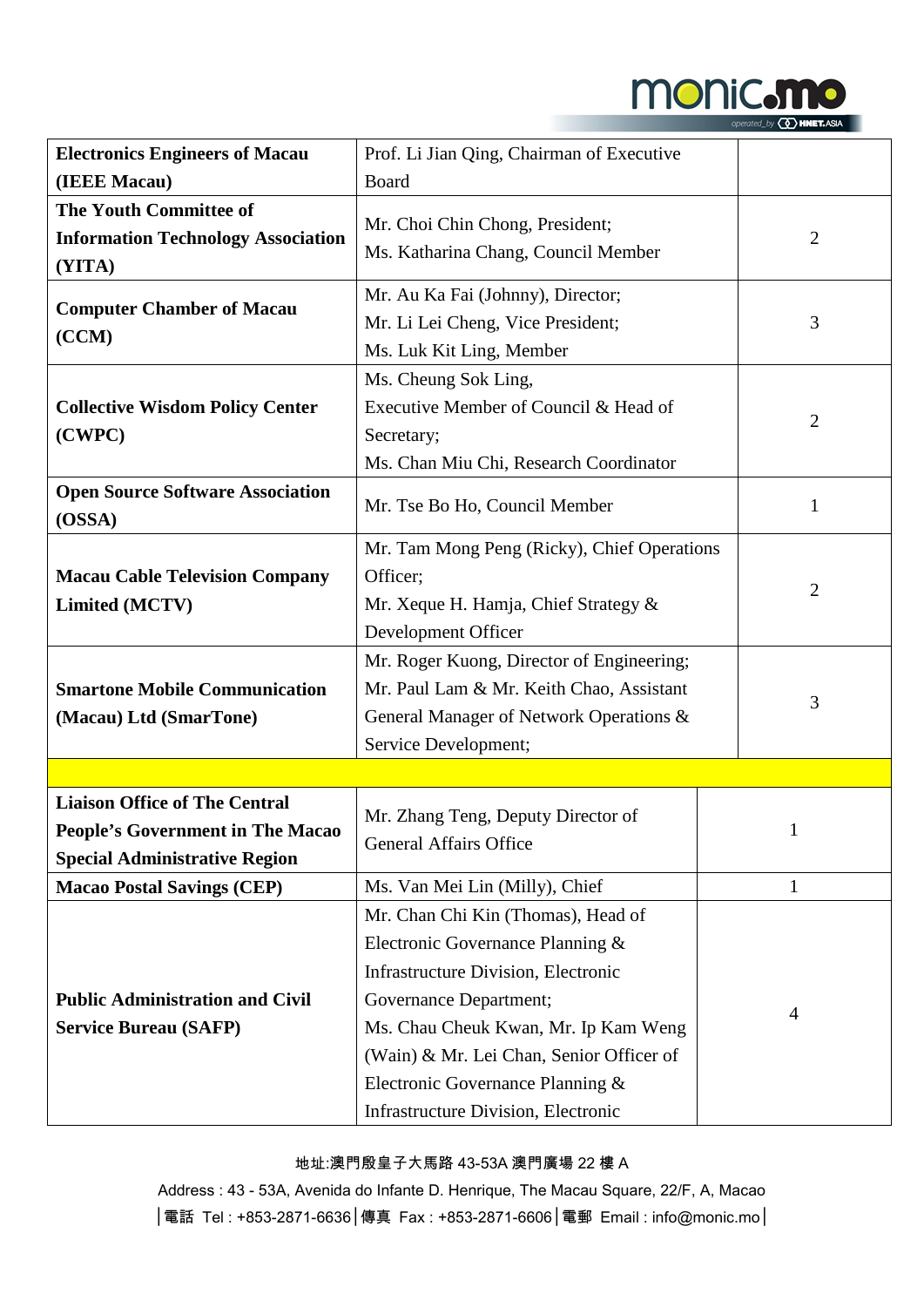

|  | operated_by <b><i>OD</i></b> HNET.ASIA |
|--|----------------------------------------|
|  |                                        |

|                                         | <b>Governance Department</b>              |                |  |
|-----------------------------------------|-------------------------------------------|----------------|--|
|                                         | Mr. Choi Cheong Hong (Herbert), Head of   |                |  |
| <b>Macao Government Tourist Office</b>  | <b>Information Technology Division</b>    | 1              |  |
| Macau University of Science &           | Dr. Zhao Qing Lin, Associate Professor of |                |  |
| <b>Technology (MUST)</b>                | Faculty of Information Technology         |                |  |
| <b>Macao Public Governance Research</b> |                                           |                |  |
| <b>Center</b>                           | Mr. Cheong Kin Seng (Andrew), Director    |                |  |
|                                         | Mr. Zhu Ding Kun, Director of             |                |  |
| <b>Nam Kwong Oil</b>                    | <b>Information Technology</b>             | 1              |  |
| <b>BestWare Computer Company</b>        |                                           |                |  |
| <b>Limited</b>                          | Mr. Andrew Ng, General Manager            | 1              |  |
|                                         | Mr. lam Ho Tin, Programmer;               |                |  |
| <b>Clover Computer Limited</b>          | Mr. Cheong Wai Hang, Designer             | 2              |  |
| The Macao Water Supply Company          | Mr. Billy Chan, Information Services      |                |  |
| <b>Limited</b>                          | <b>Officer of Information Services</b>    | 1              |  |
| Companhia de Equipamentos               | Mr. Lei Loi Seng (Captain), Managing      |                |  |
| Master, Limitada                        | Director                                  | 1              |  |
| <b>Airport Information Management</b>   | Ms. Lily Zeng, Deputy Director of         |                |  |
| <b>Solutions (AIMS)</b>                 | Business & Marketing Department           | 1              |  |
|                                         | Mr. Leo Wong, Engineer of Infrastructure  |                |  |
| <b>CEM</b>                              | Management Unit, Information Systems<br>1 |                |  |
|                                         | Department                                |                |  |
| Ponte 16                                | Mr. Frank Lam, IT Manager                 | $\mathbf{1}$   |  |
| <b>Seapower Trading Company</b>         |                                           |                |  |
| <b>Limited</b>                          | Mr. Carleton Ng, MIS Manager              |                |  |
| <b>Guardforce (Macau) Limited</b>       | Mr. Che Kam Man (King), IT Officer        | $\mathbf{1}$   |  |
|                                         | Mr. Billy Wong, Deputy Chief Technical    |                |  |
| <b>Lotus Macau</b>                      | Officer;                                  | $\overline{2}$ |  |
|                                         | Mr. Liu Liang Liang, Engineer             |                |  |
|                                         | Total                                     | 83             |  |

地址:澳門殷皇子大馬路 43-53A 澳門廣場 22 樓 A